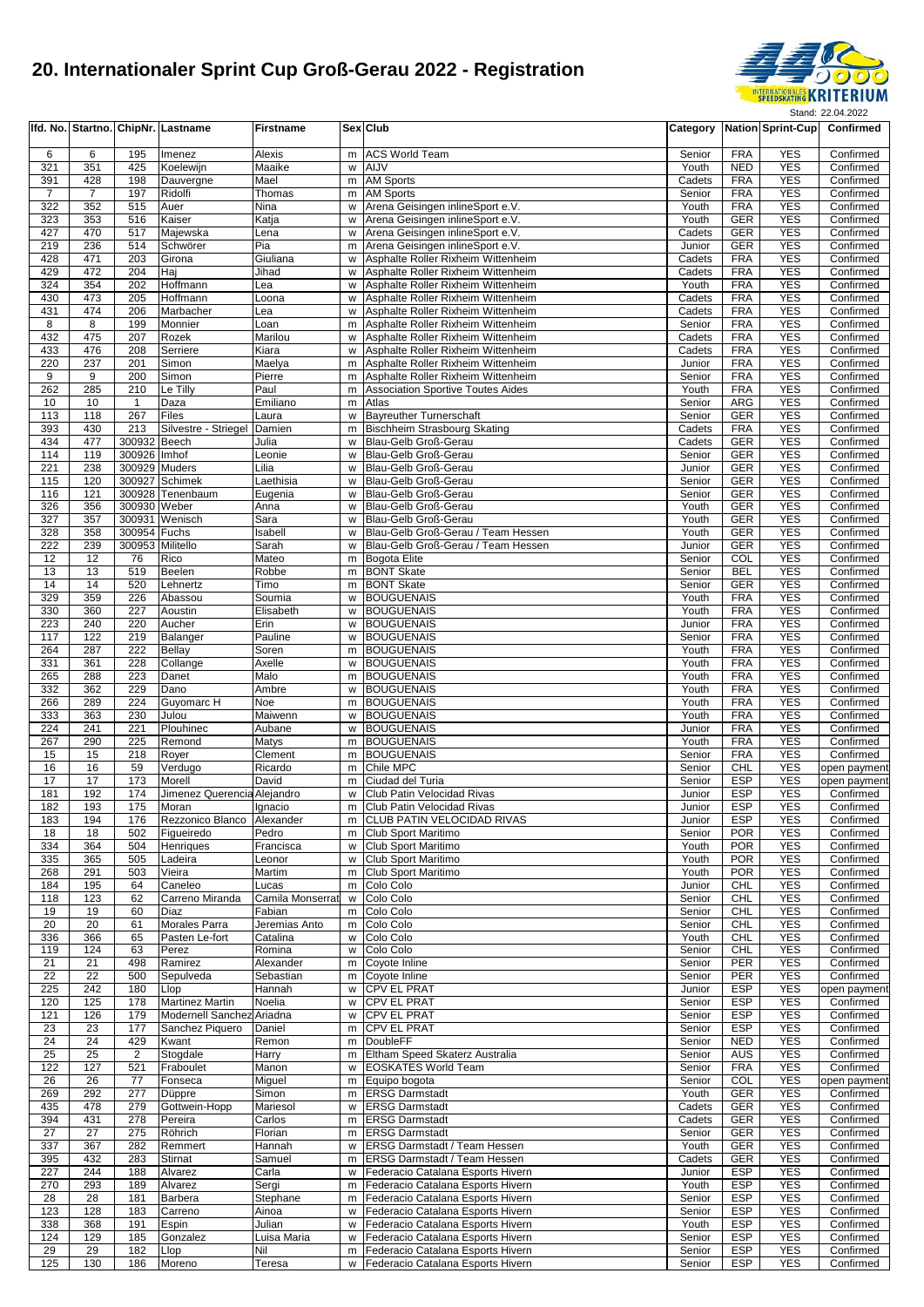

|            |            |            | Ifd. No. Startno. ChipNr. Lastname | <b>Firstname</b>                        |        | Sex Club                                                              |                  |                          | Category Nation Sprint-Cup | Confirmed                    |
|------------|------------|------------|------------------------------------|-----------------------------------------|--------|-----------------------------------------------------------------------|------------------|--------------------------|----------------------------|------------------------------|
| 339        | 369        | 192        | Rodriguez                          | Ona                                     | W      | Federacio Catalana Esports Hivern                                     | Youth            | <b>ESP</b>               | <b>YES</b>                 | Confirmed                    |
| 185        | 197        | 187        | Roldan                             | Ivan                                    | m      | Federacio Catalana Esports Hivern                                     | Junior           | <b>ESP</b>               | <b>YES</b>                 | Confirmed                    |
| 271        | 294        | 190        | Ruiz                               | Iker                                    | m      | Federacio Catalana Esports Hivern                                     | Youth            | <b>ESP</b>               | <b>YES</b>                 | Confirmed                    |
| 340        | 370        | 193        | Seoane                             | Monica                                  |        | w Federacio Catalana Esports Hivern                                   | Youth            | <b>ESP</b>               | <b>YES</b><br><b>YES</b>   | Confirmed                    |
| 426<br>272 | 463<br>295 | 266<br>284 | <b>Buckler</b><br>Schneider        | Arthur<br>Paul                          | m<br>m | <b>GB Development Team</b><br>Gettorfer TV                            | Cadets<br>Youth  | <b>GBR</b><br><b>GER</b> | <b>YES</b>                 | Confirmed<br>Confirmed       |
| 436        | 479        | 431        | Aalders                            | Anouk                                   | w      | <b>Gewest Fryslan</b>                                                 | Cadets           | <b>NED</b>               | <b>YES</b>                 | Confirmed                    |
| 396        | 433        | 430        | <b>Dijck</b>                       | Lars                                    | m      | <b>Gewest Fryslan</b>                                                 | Cadets           | <b>NED</b>               | <b>YES</b>                 | Confirmed                    |
| 437        | 480        | 432        | Dijkstra                           | Lise                                    | w      | <b>Gewest Fryslan</b>                                                 | Cadets           | <b>NED</b>               | <b>YES</b>                 | Confirmed                    |
| 438<br>439 | 481<br>482 | 433<br>434 | Van Der Ende<br>Zijlstra           | Janna Wietske<br>Yanouk                 | w<br>w | Gewest Fryslan<br><b>Gewest Fryslan</b>                               | Cadets<br>Cadets | <b>NED</b><br><b>NED</b> | <b>YES</b><br><b>YES</b>   | Confirmed<br>Confirmed       |
| 30         | 30         | 78         | Saraza                             | Simon                                   | m      | <b>Grandes Paisas</b>                                                 | Senior           | COL                      | <b>YES</b>                 | Confirmed                    |
| 228        | 245        | 566        | Dawson                             | Paige                                   | W      | GTC2022 I-Charney / Synergy                                           | Junior           | <b>USA</b>               | <b>YES</b>                 | Confirmed                    |
| 273        | 296        | 569        | Dawson                             | Ryan                                    |        | m GTC2022 I-Charney / Synergy                                         | Youth            | <b>USA</b>               | <b>YES</b>                 | Confirmed                    |
| 186        | 198        | 570        | <b>Smokey Groves</b>               | Hayden                                  |        | m GTC2022 AO Wheels International Wolverines Speed Team               | Junior           | <b>USA</b>               | <b>YES</b><br><b>YES</b>   | Confirmed                    |
| 229<br>274 | 246<br>297 | 571<br>572 | Nodarse<br>Gil                     | Paige<br>Daniel                         | m      | m GTC2022 ASTRO OMP<br>GTC2022 Astro Orlando                          | Junior<br>Youth  | <b>USA</b><br><b>USA</b> | <b>YES</b>                 | Confirmed<br>Confirmed       |
| 126        | 132        | 573        | Rodgers                            | Kelsey                                  | m      | GTC2022 Bont USA Fast Foward racing                                   | Senior           | <b>USA</b>               | <b>YES</b>                 | Confirmed                    |
| 275        | 298        | 574        | Melton                             | Jacob                                   |        | m GTC2022 Cadomotus Team Florida                                      | Youth            | <b>USA</b>               | <b>YES</b>                 | Confirmed                    |
| 127        | 133        | 575        | Orndorff                           | Erica                                   |        | w GTC2022 Kitlab Fastforward                                          | Senior           | <b>USA</b>               | <b>YES</b>                 | Confirmed                    |
| 31<br>341  | 31<br>371  | 577<br>578 | Ghazali<br>Pasquarella             | Gibran<br>Gabriella                     | m<br>W | GTC2022 LondonSkaters<br>GTC2022 Simmons Racing Team Florida          | Senior<br>Youth  | <b>USA</b><br><b>USA</b> | <b>YES</b><br><b>YES</b>   | Confirmed<br>Confirmed       |
| 32         | 32         | 579        | Pasquarella                        | Michael                                 | m      | GTC2022 Simmons Team Florida                                          | Senior           | <b>USA</b>               | <b>YES</b>                 | Confirmed                    |
| 187        | 199        | 580        | Geary                              | Harry                                   |        | m GTC2022 Sk8House Speed                                              | Junior           | AUS                      | <b>YES</b>                 | Confirmed                    |
| 276        | 299        | 581        | Hale                               | Ashton                                  |        | m GTC2022 Star Skate Speed                                            | Youth            | <b>USA</b>               | <b>YES</b>                 | Confirmed                    |
| 128        | 134        | 582        | Duque                              | Kayla                                   | W      | GTC2022 Team Florida / Evolution Sports Wear                          | Senior           | <b>USA</b>               | <b>YES</b>                 | Confirmed                    |
| 440<br>397 | 483<br>434 | 286<br>285 | Hackel<br>Hoffmann                 | Greta<br>Nino                           | W<br>m | Hallescher ISC<br>Hallescher ISC                                      | Cadets<br>Cadets | <b>GER</b><br><b>GER</b> | <b>YES</b><br><b>YES</b>   | Confirmed<br>Confirmed       |
| 398        | 435        | 231        | Egarnes Longere                    | Nolan                                   |        | m Haut Rhone'N Roller                                                 | Cadets           | <b>FRA</b>               | <b>YES</b>                 | Confirmed                    |
| 441        | 484        | 380        | Kosa                               | Dina                                    | w      | Hodmezövasarhely                                                      | Cadets           | <b>HUN</b>               | <b>YES</b>                 | open payment                 |
| 442        | 485        | 381        | Toth                               | Vivien                                  | w      | Hodmezövasarhelv                                                      | Cadets           | <b>HUN</b>               | <b>YES</b>                 | open payment                 |
| 129        | 135        | 437        | Van Der Meer                       | <b>Bianca</b>                           | w      | IJs- en Skeelerclub Lindenoord                                        | Senior           | <b>NED</b>               | <b>YES</b>                 | Confirmed                    |
| 443<br>444 | 486<br>487 | 509<br>510 | Bovay<br>Kurth                     | Jessica<br>Manisha                      | w<br>W | Inline Club Mittelland<br>Inline Club Mittelland                      | Cadets<br>Cadets | SUI<br>SUI               | <b>YES</b><br><b>YES</b>   | Confirmed<br>Confirmed       |
| 342        | 372        | 508        | Spurgeon                           | Nadia                                   | w      | Inline Club Mittelland                                                | Youth            | SUI                      | <b>YES</b>                 | Confirmed                    |
| 188        | 200        | 438        | Van Deursen                        | Joes                                    | m      | Inline selectie ZH                                                    | Junior           | <b>NED</b>               | <b>YES</b>                 | Confirmed                    |
| 33         | 33         | 142        | <b>Bigler</b>                      | Simon                                   | m      | <b>Inline Team Denmark</b>                                            | Senior           | <b>DEN</b>               | <b>YES</b>                 | Confirmed                    |
| 230        | 247        | 151        | Christoffersen                     | Freja                                   | W      | <b>Inline Team Denmark</b>                                            | Junior           | <b>DEN</b>               | <b>YES</b><br><b>YES</b>   | open paymen                  |
| 343<br>130 | 373<br>136 | 157<br>149 | Hansen<br>Haugaard                 | Nanna Ahlmann<br>Marie                  | W<br>w | Inline Team Denmark<br><b>Inline Team Denmark</b>                     | Youth<br>Senior  | <b>DEN</b><br><b>DEN</b> | <b>YES</b>                 | Confirmed<br>open payment    |
| 399        | 436        | 159        | Hojmark Thiessen                   | Noah                                    | m      | <b>Inline Team Denmark</b>                                            | Cadets           | <b>DEN</b>               | <b>YES</b>                 | Confirmed                    |
| 277        | 300        | 154        | Hornbak                            | Marius                                  | m      | <b>Inline Team Denmark</b>                                            | Youth            | <b>DEN</b>               | <b>YES</b>                 | Confirmed                    |
| 278        | 301        | 155        | Jeppesen                           | Magnus Normann                          | m      | Inline Team Denmark                                                   | Youth            | <b>DEN</b>               | <b>YES</b>                 | Confirmed                    |
| 34<br>35   | 34<br>35   | 143<br>144 | Johansen<br>Johansen               | Nikolai Bjorklund<br>Sebastian Bjorklur | m      | m Inline Team Denmark<br>Inline Team Denmark                          | Senior<br>Senior | <b>DEN</b><br><b>DEN</b> | <b>YES</b><br><b>YES</b>   | Confirmed<br>Confirmed       |
| 36         | 36         | 145        | Jorgensen                          | Meik Heise                              | m      | <b>Inline Team Denmark</b>                                            | Senior           | <b>DEN</b>               | <b>YES</b>                 | Confirmed                    |
| 445        | 488        | 163        | Lau                                | Luna-Marie                              | W      | <b>Inline Team Denmark</b>                                            | Cadets           | <b>DEN</b>               | <b>YES</b>                 | Confirmed                    |
| 231        | 248        | 152        | Lindenskov                         | Natascha                                | w      | <b>Inline Team Denmark</b>                                            | Junior           | <b>DEN</b>               | <b>YES</b>                 | Confirmed                    |
| 37         | 37         | 146        | Lindenskov                         | Oliver                                  | m      | Inline Team Denmark                                                   | Senior           | <b>DEN</b>               | <b>YES</b>                 | Confirmed                    |
| 232<br>400 | 249<br>437 | 153<br>160 | Lundsted<br>Lundsted               | Dicte R.<br>Theis R                     | w<br>m | <b>Inline Team Denmark</b><br>Inline Team Denmark                     | Junior<br>Cadets | <b>DEN</b><br><b>DEN</b> | <b>YES</b><br><b>YES</b>   | Confirmed<br>Confirmed       |
| 344        | 374        | 158        | Madsen                             | Sarah                                   | W      | Inline Team Denmark                                                   | Youth            | DEN                      | YES                        | Confirmed                    |
| 38         | 38         | 147        | Mastrup                            | Niclas                                  | m      | Inline Team Denmark                                                   | Senior           | <b>DEN</b>               | <b>YES</b>                 | Confirmed                    |
| 39         | 39         | 148        | Mastrup                            | Sune                                    |        | m Inline Team Denmark                                                 | Senior           | DEN                      | <b>YES</b>                 | Confirmed                    |
| 279<br>189 | 302<br>201 | 156<br>150 | <b>Nube</b><br>Sass                | Christoffer<br>Frederik                 | m      | <b>Inline Team Denmark</b><br>Inline Team Denmark                     | Youth<br>Junior  | <b>DEN</b><br>DEN        | <b>YES</b><br><b>YES</b>   | Confirmed<br>Confirmed       |
| 401        | 438        | 162        | Westergaard NielseMax              |                                         | m<br>m | <b>Inline Team Denmark</b>                                            | Cadets           | <b>DEN</b>               | <b>YES</b>                 | Confirmed                    |
| 345        | 375        | 105        | Hanzelkova                         | Viktorie                                | w      | <b>IN-LINE VESELI</b>                                                 | Youth            | CZE                      | <b>YES</b>                 | Confirmed                    |
| 190        | 202        | 102        | Horak                              | Jan                                     |        | m  IN-LINE VESELi                                                     | Junior           | CZE                      | <b>YES</b>                 | Confirmed                    |
| 131        | 137        | 101        | Korvasova                          | Lucie                                   | w      | <b>IN-LINE VESELI</b>                                                 | Senior           | CZE                      | <b>YES</b>                 | Confirmed                    |
| 280<br>281 | 303<br>304 | 103<br>104 | Kovarik<br>Novacek                 | Jakub<br>Ondrej                         | m<br>m | <b>IN-LINE VESELI</b><br><b>IN-LINE VESELI</b>                        | Youth<br>Youth   | CZE<br>CZE               | <b>YES</b><br><b>YES</b>   | Confirmed<br>Confirmed       |
| 40         | 40         | 439        | Schipper                           | Kay                                     | m      | <b>ISP Skateboulevard</b>                                             | Senior           | <b>NED</b>               | <b>YES</b>                 | Confirmed                    |
| 233        | 250        | 287        | Mittler                            | Pia-Elisa                               |        | w   Tanixs Racingteam                                                 | Junior           | GER                      | <b>YES</b>                 | Confirmed                    |
| 282        | 305        | 288        | Pescheck                           | Elias                                   | m      | <b>ITanixs Racingteam</b>                                             | Youth            | <b>GER</b>               | <b>YES</b>                 | Confirmed                    |
| 132<br>283 | 138<br>306 | 79<br>413  | <b>Barrios</b><br>Angeles carrada  | Diana<br>Jose luis                      | w<br>m | Jaquares Skate<br>Jalisco Elite Samurai                               | Senior<br>Youth  | COL<br><b>MEX</b>        | <b>YES</b><br><b>YES</b>   | open payment                 |
| 234        | 251        | 412        | Barba                              | Fernanda                                | w      | Jalisco Elite Samurai                                                 | Junior           | <b>MEX</b>               | <b>YES</b>                 | open payment<br>open payment |
| 402        | 439        | 418        | Barba                              | Carlos                                  |        | m Jalisco Elite Samurai                                               | Cadets           | <b>MEX</b>               | <b>YES</b>                 | open payment                 |
| 41         | 41         | 409        | Cardenas Liberto                   | Jonatan                                 | m      | Jalisco Elite Samurai                                                 | Senior           | <b>MEX</b>               | <b>YES</b>                 | open payment                 |
| 133        | 139        | 411        | Huerta                             | Carolina                                | w      | Jalisco Elite Samurai                                                 | Senior           | <b>MEX</b>               | <b>YES</b>                 | open payment                 |
| 346        | 376        | 415        | Mora Garduno                       | Sara Matilde                            | w      | Jalisco Elite Samurai                                                 | Youth            | <b>MEX</b>               | <b>YES</b>                 | open payment                 |
| 403<br>42  | 440<br>42  | 419<br>410 | Ordonez<br>Paez                    | Jayden<br>Pedro Jose                    | m<br>m | Jalisco Elite Samurai<br>Jalisco Elite Samurai                        | Cadets<br>Senior | <b>MEX</b><br><b>MEX</b> | <b>YES</b><br><b>YES</b>   | open payment<br>open payment |
| 347        | 377        | 416        | Rodriguez Castane Carolina Nayeli  |                                         | w      | Jalisco Elite Samurai                                                 | Youth            | <b>MEX</b>               | <b>YES</b>                 | open payment                 |
| 348        | 378        | 417        | Velazquez Osorio                   | Tirsa                                   | W      | Jalisco Elite Samurai                                                 | Youth            | <b>MEX</b>               | <b>YES</b>                 | open payment                 |
| 235        | 252        | 3          | Hickford                           | Asha                                    | W      | <b>Kairos Team</b>                                                    | Junior           | <b>AUS</b>               | <b>YES</b>                 | Confirmed                    |
| 284<br>191 | 308<br>203 | 442<br>441 | <b>Bolsius</b><br>de Vries         | Pelle<br>Jorn                           | m      | <b>KNSB Talent Team Midden Oost</b><br>m KNSB Talent Team Midden Oost | Youth<br>Junior  | <b>NED</b><br><b>NED</b> | <b>YES</b><br><b>YES</b>   | Confirmed<br>Confirmed       |
| 349        | 379        | 453        | Cnossen                            | Anouk                                   |        | w KNSB Talent Team Noord                                              | Youth            | <b>NED</b>               | <b>YES</b>                 | Confirmed                    |
| 285        | 309        | 449        | de Velde                           | Chris                                   | m      | <b>KNSB Talent Team Noord</b>                                         | Youth            | <b>NED</b>               | <b>YES</b>                 | Confirmed                    |
| 236        | 253        | 447        | de Vries                           | Marieke                                 | W      | <b>KNSB Talent Team Noord</b>                                         | Junior           | <b>NED</b>               | <b>YES</b>                 | Confirmed                    |
| 286        | 310        | 450        | Haitjema                           | Jarno                                   | m      | <b>KNSB Talent Team Noord</b>                                         | Youth            | <b>NED</b>               | <b>YES</b>                 | Confirmed                    |
| 44<br>134  | 44<br>140  | 443<br>444 | Hempenius<br>Huls                  | Jelmar<br>Fleur                         |        | m KNSB Talent Team Noord<br>w KNSB Talent Team Noord                  | Senior<br>Senior | <b>NED</b><br><b>NED</b> | <b>YES</b><br><b>YES</b>   | Confirmed<br>Confirmed       |
| 237        | 254        | 448        | Koster                             | Dinly                                   |        | w KNSB Talent Team Noord                                              | Junior           | NED                      | <b>YES</b>                 | Confirmed                    |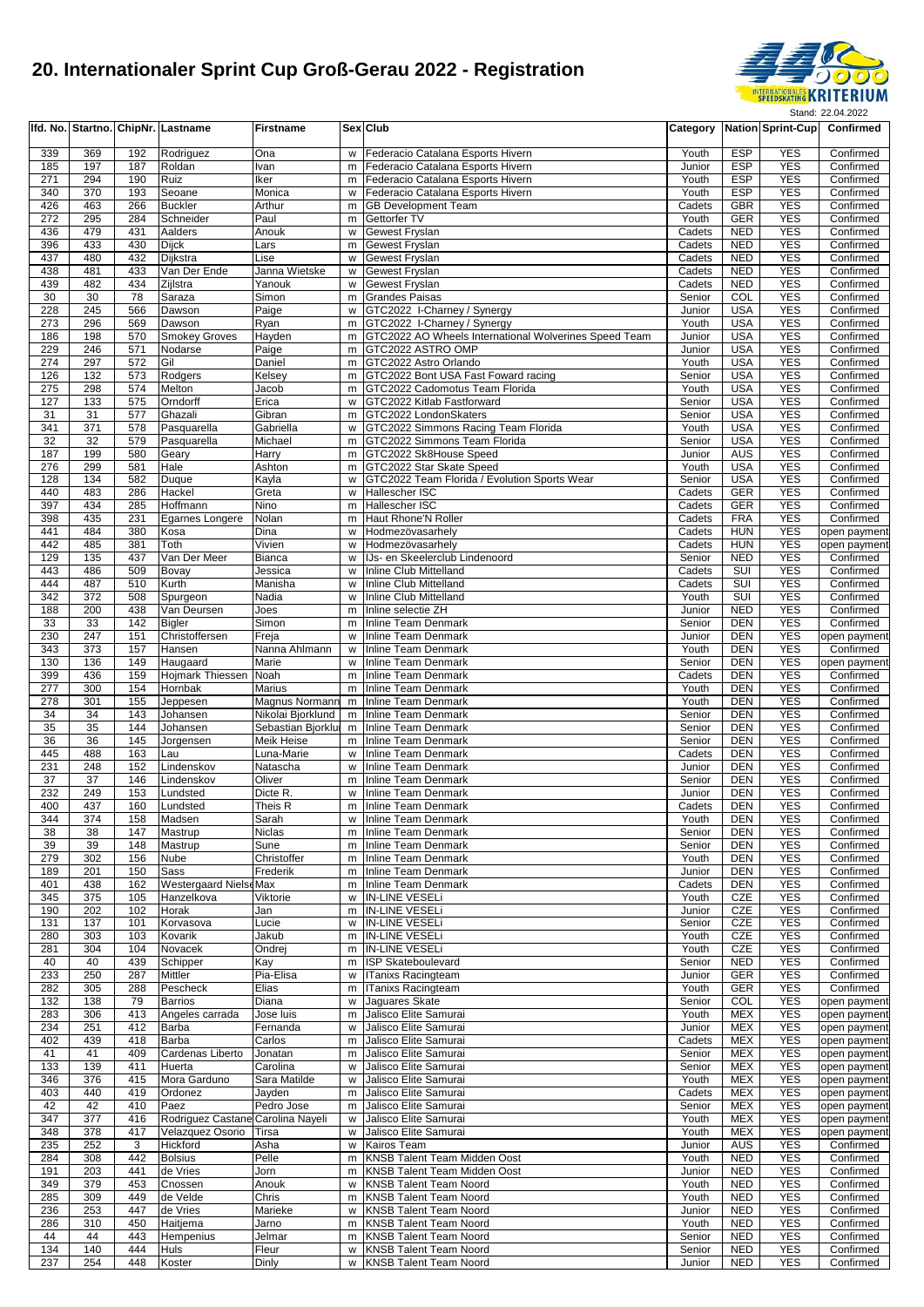

|                |                  |                     | Ifd. No. Startno. ChipNr. Lastname | <b>Firstname</b>         |        | Sex Club                                                           |                  |                          | Category   Nation Sprint-Cup | Confirmed                    |
|----------------|------------------|---------------------|------------------------------------|--------------------------|--------|--------------------------------------------------------------------|------------------|--------------------------|------------------------------|------------------------------|
| 287            | 311              | 451                 | Metz                               | Robin                    | m      | KNSB Talent Team Noord                                             | Youth            | <b>NED</b>               | <b>YES</b>                   | Confirmed                    |
| 350            | 381              | 455                 | Nijboer                            | Sophie                   | w      | <b>KNSB Talent Team Noord</b>                                      | Youth            | <b>NED</b>               | <b>YES</b>                   | Confirmed                    |
| 135            | 141              | 445                 | Schenk                             | Sascha                   | w      | <b>KNSB Talent Team Noord</b>                                      | Senior           | <b>NED</b>               | <b>YES</b>                   | Confirmed                    |
| 351            | 382              | 456                 | Steegstra                          | Isa                      | w      | <b>KNSB Talent Team Noord</b>                                      | Youth            | <b>NED</b>               | <b>YES</b>                   | Confirmed                    |
| 192<br>288     | 204<br>312       | 446<br>452          | Van Der Wier                       | Udo                      | m<br>m | <b>KNSB Talent Team Noord</b><br><b>KNSB Talent Team Noord</b>     | Junior<br>Youth  | <b>NED</b><br><b>NED</b> | <b>YES</b><br><b>YES</b>     | Confirmed                    |
| 289            | 313              | 457                 | Wagenaar<br>de Blois               | Steyn<br>Junior          | m      | <b>KNSB Talent Team Zuidwest</b>                                   | Youth            | <b>NED</b>               | <b>YES</b>                   | Confirmed<br>Confirmed       |
| 352            | 383              | 458                 | Van Der Meijden                    | Amber                    | w      | <b>KNSB Talent Team Zuidwest</b>                                   | Youth            | <b>NED</b>               | <b>YES</b>                   | Confirmed                    |
| 404            | 441              | 106                 | Kamensky                           | Vaclav                   | m      | <b>KSB Benatky</b>                                                 | Cadets           | CZE                      | <b>YES</b>                   | Confirmed                    |
| 405            | 442              | 107                 | Muchka                             | Jan                      | m      | <b>KSB Benatky</b>                                                 | Cadets           | CZE                      | <b>YES</b>                   | open payment                 |
| 446            | 489              | 109                 | Pnovska                            | Anna                     | w      | <b>KSB Benatky</b>                                                 | Cadets           | CZE                      | <b>YES</b>                   | Confirmed                    |
| 406<br>136     | 443<br>142       | 108<br>118          | Sulc<br>Bohumska                   | Samuel<br>Jana           | m<br>w | <b>KSB Benatky</b><br><b>KSBM Praha</b>                            | Cadets<br>Senior | CZE<br>CZE               | <b>YES</b><br><b>YES</b>     | Confirmed<br>Confirmed       |
| 447            | 490              | 128                 | Dykastova                          | Veronika                 | w      | KSBM Praha                                                         | Cadets           | CZE                      | <b>YES</b>                   | Confirmed                    |
| 137            | $\overline{143}$ | 119                 | Fajkusova                          | Marketa                  | w      | <b>KSBM Praha</b>                                                  | Senior           | CZE                      | <b>YES</b>                   | Confirmed                    |
| 353            | 384              | 125                 | Forstova                           | Jesika                   | W      | <b>KSBM Praha</b>                                                  | Youth            | CZE                      | <b>YES</b>                   | Confirmed                    |
| 138            | 144              | 120                 | Lokvencova                         | Andrea                   | w      | KSBM Praha                                                         | Senior           | CZE                      | <b>YES</b>                   | Confirmed                    |
| 45             | 45               | 117                 | Malecek                            | Erik                     | m      | <b>KSBM Praha</b>                                                  | Senior           | CZE                      | <b>YES</b>                   | Confirmed                    |
| 193<br>407     | 205<br>444       | 121<br>126          | Malecek<br>Podlipsky               | Patrik<br>Jachym         | m<br>m | <b>KSBM Praha</b><br>KSBM Praha                                    | Junior<br>Cadets | CZE<br>CZE               | <b>YES</b><br><b>YES</b>     | Confirmed<br>Confirmed       |
| 238            | 255              | 123                 | Rihova                             | Veronika                 | W      | <b>KSBM Praha</b>                                                  | Junior           | CZE                      | <b>YES</b>                   | Confirmed                    |
| 194            | 206              | 122                 | Snajdr                             | Petr                     | m      | <b>KSBM Praha</b>                                                  | Junior           | CZE                      | <b>YES</b>                   | Confirmed                    |
| 290            | 314              | 124                 | Vajansky                           | Adrian                   | m      | <b>KSBM Praha</b>                                                  | Youth            | CZE                      | <b>YES</b>                   | Confirmed                    |
| 46             | 46               | 459                 | middelkoop                         | marc                     |        | m KTT Midden-Oost                                                  | Senior           | <b>NED</b>               | <b>YES</b>                   | Confirmed                    |
| 291            | 315              | 463                 | Mooijman                           | Jan                      | m      | KTT noord-west                                                     | Youth            | <b>NED</b>               | <b>YES</b>                   | Confirmed                    |
| 239<br>240     | 256<br>257       | 461<br>462          | Mooijman<br>Narain                 | Melissa<br>Lataesha      | w<br>w | KTT noord-west<br>KTT noord-west                                   | Junior<br>Junior | <b>NED</b><br><b>NED</b> | <b>YES</b><br><b>YES</b>     | Confirmed<br>Confirmed       |
| 195            | 207              | 460                 | Van Eig                            | Menno                    | m      | KTT noord-west                                                     | Junior           | <b>NED</b>               | <b>YES</b>                   | Confirmed                    |
| 139            | 145              | 465                 | Noordergraaf                       | Nikki                    | W      | <b>KTT Zuidwest Inline</b>                                         | Senior           | <b>NED</b>               | <b>YES</b>                   | Confirmed                    |
| 47             | 47               | 464                 | Van Der Ent                        | Jarno                    | m      | <b>KTT Zuidwest Inline</b>                                         | Senior           | <b>NED</b>               | <b>YES</b>                   | Confirmed                    |
| 408            | 445              | 234                 | Colombel                           | Valentin                 | m      | Leman Inline Skating                                               | Cadets           | <b>FRA</b>               | <b>YES</b>                   | Confirmed                    |
| 292<br>409     | 316<br>446       | 80<br>235           | Pena                               | Carlos                   | m<br>m | Leopardos del sur<br>Les Patineurs D Herbauges                     | Youth<br>Cadets  | COL<br><b>FRA</b>        | <b>YES</b><br><b>YES</b>     | open payment                 |
| 140            | 146              | 523                 | Vincent<br>Pedronno                | Jonas<br>Mathilde        | w      | Mariani Skates                                                     | Senior           | <b>FRA</b>               | <b>YES</b>                   | Confirmed<br>Confirmed       |
| 49             | 49               | 524                 | Di Stefano                         | Daniele                  | m      | Mariani World Team                                                 | Senior           | <b>ITA</b>               | <b>YES</b>                   | Confirmed                    |
| 51             | 51               | 421                 | Garcia                             | Edgar                    | m      | Mexico                                                             | Senior           | <b>MEX</b>               | <b>YES</b>                   | Confirmed                    |
| 52             | 52               | 422                 | Martinez                           | Jorge                    | m      | Mexico                                                             | Senior           | <b>MEX</b>               | <b>YES</b>                   | Confirmed                    |
| 53             | 53               | 423                 | Paez Cuellar                       | Mike Alejandro           | m      | Mexico                                                             | Senior           | <b>MEX</b>               | <b>YES</b>                   | open payment                 |
| 142<br>54      | 148<br>54        | 526<br>525          | <b>Brunet alvarez</b><br>De Souza  | Haila<br>Elton           | m      | m MX Takino MPC<br><b>MX Takino MPC</b>                            | Senior<br>Senior | <b>CUB</b><br><b>FRA</b> | <b>YES</b><br><b>YES</b>     | open payment<br>Confirmed    |
| 143            | 149              | 527                 | Wong                               | Vanessa                  | w      | <b>MX Takino MPC</b>                                               | Senior           | <b>HKG</b>               | <b>YES</b>                   | Confirmed                    |
| 55             | 56               | 529                 | Ramali                             | Etienne                  | m      | <b>NL Custom</b>                                                   | Senior           | <b>GER</b>               | <b>YES</b>                   | Confirmed                    |
| 56             | 57               | 530                 | Causil Rojas                       | Pedro Armando            |        | m NL Custom International                                          | Senior           | COL                      | <b>YES</b>                   | Confirmed                    |
| 57             | 58               | 531                 | Estrada Vallecilla                 | <b>Edwin Alexander</b>   |        | m NL Custom International                                          | Senior           | COL                      | <b>YES</b>                   | Confirmed                    |
| 58             | 59               | 532                 | Fernandez                          | loseba                   |        | m NL Custom International                                          | Senior           | <b>ESP</b>               | <b>YES</b>                   | Confirmed                    |
| 59<br>241      | 60<br>258        | 533<br>539          | Medard<br>Ohl                      | Indra<br>Leonie Florence | m<br>W | <b>NL Custom International</b><br><b>NL Custom International</b>   | Senior<br>Junior | <b>BEL</b><br><b>GER</b> | <b>YES</b><br><b>YES</b>     | Confirmed<br>Confirmed       |
| 144            | 150              | 537                 | Vanhoutte                          | Stien                    | W      | <b>NL Custom International</b>                                     | Senior           | <b>BEL</b>               | <b>YES</b>                   | Confirmed                    |
| 145            | 151              | 538                 | Vargas                             | Gabriela                 |        | w NL Custom International                                          | Senior           | ECU                      | <b>YES</b>                   | Confirmed                    |
| 60             | 61               | 534                 | <b>Villegas Ceballos</b>           | Steven                   | m      | <b>NL Custom International</b>                                     | Senior           | COL                      | <b>YES</b>                   | Confirmed                    |
| 61             | 62               | 535                 | Zapata Martinez                    | Daniel                   |        | m NL Custom International                                          | Senior           | COL                      | <b>YES</b>                   | Confirmed                    |
| 242<br>62      | 259<br>63        | 4<br>$\overline{7}$ | Gaisbauer                          | Caroline<br>Christian    |        | w OEISC-W<br>ÖISC-Burgenland - Aowheels                            | Junior<br>Senior | AUT<br>AUT               | YES<br><b>YES</b>            | Confirmed                    |
| 354            | 385              | 82                  | Kromoser<br>Casadiego Celis        | Laurenth Sofia           | m      | w Patin K-ribe Club. PKC                                           | Youth            | COL                      | <b>YES</b>                   | Confirmed<br>open payment    |
| 448            | 492              | 89                  | De La Hoz Perez                    | Danna Sofia              | W      | Patin K-ribe Club. PKC                                             | Cadets           | COL                      | <b>YES</b>                   | open payment                 |
| 355            | 386              | 83                  | Diaz Vergara                       | <b>Briyith Daniela</b>   | W      | Patin K-ribe Club. PKC                                             | Youth            | COL                      | <b>YES</b>                   | open payment                 |
| 356            | 387              | 84                  | Garcia                             | Isabella                 | w      | Patin K-ribe Club. PKC                                             | Youth            | COL                      | YES                          | open payment                 |
| 357            | 388              | 85                  | Jimenez Atencia                    | Cher                     |        | w Patin K-ribe Club. PKC                                           | Youth            | COL                      | <b>YES</b>                   | open payment                 |
| 449<br>450     | 493<br>494       | 236<br>237          | Frossard-Gillet<br>Javez           | Erynne<br>Yse            | w<br>w | Pole ESPOIR DIJON<br>Pole ESPOIR DIJON                             | Cadets<br>Cadets | <b>FRA</b><br><b>FRA</b> | <b>YES</b><br><b>YES</b>     | open payment<br>open payment |
| 110            | 115              | 196                 | Balanant                           | Marine                   |        | m Pole France                                                      | Senior           | <b>FRA</b>               | <b>YES</b>                   | open payment                 |
| 146            | 152              | 238                 | Rencker                            | Jeanne                   | w      | Pole France                                                        | Senior           | <b>FRA</b>               | <b>YES</b>                   | Confirmed                    |
| 451            | 495              | 250                 | <b>Brel</b>                        | Noeline                  |        | w Pole France Espoir BFC                                           | Cadets           | <b>FRA</b>               | <b>YES</b>                   | Confirmed                    |
| 293            | 318              | 246                 | Faron                              | Tristan                  |        | m Pole France Espoir BFC                                           | Youth            | <b>FRA</b>               | <b>YES</b>                   | Confirmed                    |
| 196<br>243     | 208<br>260       | 241<br>243          | Fourneret<br>Garropin              | Kevin<br>Clea            | W      | m   Pole France Espoir BFC<br>Pole France Espoir BFC               | Junior<br>Junior | <b>FRA</b><br><b>FRA</b> | <b>YES</b><br><b>YES</b>     | Confirmed<br>Confirmed       |
| 411            | 448              | 249                 | Lenglin                            | Paul                     | m      | Pole France Espoir BFC                                             | Cadets           | <b>FRA</b>               | <b>YES</b>                   | Confirmed                    |
| 244            | 261              | 244                 | Omphalius                          | Mae                      |        | w Pole France Espoir BFC                                           | Junior           | <b>FRA</b>               | <b>YES</b>                   | Confirmed                    |
| 294            | 319              | 247                 | Paquet                             | Charles                  |        | m Pole France Espoir BFC                                           | Youth            | <b>FRA</b>               | <b>YES</b>                   | Confirmed                    |
| 64             | 65               | 239                 | Sylvain                            | Raphael                  |        | m   Pole France Espoir BFC                                         | Senior           | <b>FRA</b>               | <b>YES</b>                   | Confirmed                    |
| 295            | 320              | 248                 | Tardy<br>Thiebault                 | Gael                     | w      | m   Pole France Espoir BFC                                         | Youth            | <b>FRA</b>               | <b>YES</b>                   | Confirmed<br>Confirmed       |
| 147<br>197     | 153<br>209       | 240<br>242          | Vitry-Nirlot                       | Leontine<br>Maxime       |        | Pole France Espoir BFC<br>m Pole France Espoir BFC                 | Senior<br>Junior | <b>FRA</b><br><b>FRA</b> | <b>YES</b><br><b>YES</b>     | Confirmed                    |
| 65             | 66               | 251                 | Aerts                              | Victor                   |        | m Pole France Roller                                               | Senior           | <b>FRA</b>               | <b>YES</b>                   | Confirmed                    |
| 149            | 155              | 253                 | Moulis                             | Chloe                    | m      | Pole France Roller                                                 | Senior           | <b>FRA</b>               | <b>YES</b>                   | Confirmed                    |
| 5              | 5                | 541                 | Mantilla                           | Jacobo                   | m      | Powerslide International Team                                      | Senior           | COL                      | <b>YES</b>                   | Confirmed                    |
| 150            | 156              | 542                 | Rueda                              | Gabriela                 | w      | Powerslide International Team                                      | Senior           | COL                      | <b>YES</b>                   | Confirmed                    |
| 4<br>3         | 4<br>3           | 544<br>543          | Mende<br>Rijhnen                   | Jan Martin<br>Felix      |        | m Powerslide International Team<br>m Powerslide International Team | Senior<br>Senior | <b>GER</b><br>GER        | <b>YES</b><br><b>YES</b>     | Confirmed<br>Confirmed       |
| 151            | 157              | 547                 | Hofmann                            | Josie                    | W      | Powerslide/Matter racing                                           | Senior           | GER                      | <b>YES</b>                   | Confirmed                    |
| $\overline{2}$ | 2                | 546                 | Suttels                            | Jason                    | m      | Powerslide/Matter racing                                           | Senior           | <b>BEL</b>               | <b>YES</b>                   | Confirmed                    |
| $\mathbf{1}$   | $\mathbf{1}$     | 545                 | Swings                             | Bart                     | m      | Powerslide/Matter racing                                           | Senior           | <b>BEL</b>               | <b>YES</b>                   | Confirmed                    |
| 152            | 158              | 548                 | Tas                                | Sandrine                 |        | w Powerslide/Matter racing                                         | Senior           | <b>BEL</b>               | <b>YES</b>                   | Confirmed                    |
| 296<br>358     | 321<br>389       | 471<br>473          | Berkhout                           | Chris<br>Janne           |        | m Radboud Inline-skating<br>w Radboud Inline-skating               | Youth<br>Youth   | <b>NED</b><br><b>NED</b> | <b>YES</b><br><b>YES</b>     | Confirmed<br>Confirmed       |
| 67             | 68               | 467                 | <b>Boos</b><br>de la porte         | Ivo                      |        | m Radboud Inline-skating                                           | Senior           | <b>NED</b>               | <b>YES</b>                   | Confirmed                    |
|                |                  |                     |                                    |                          |        |                                                                    |                  |                          |                              |                              |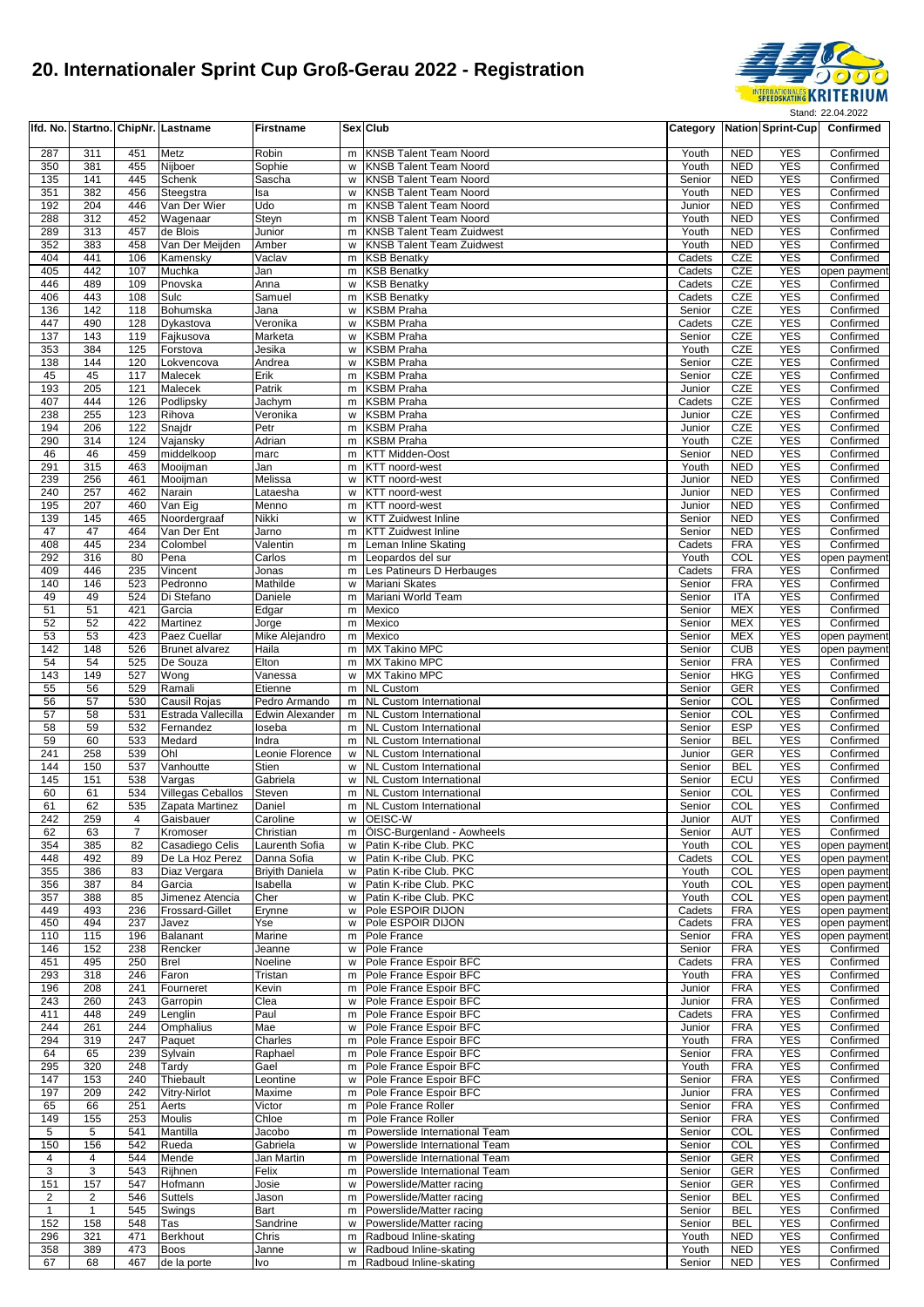

|            |            |                 | Ifd. No. Startno. ChipNr. Lastname | <b>Firstname</b>      |        | Sex Club                                                             |                  |                          | Category Nation Sprint-Cup | Confirmed                 |
|------------|------------|-----------------|------------------------------------|-----------------------|--------|----------------------------------------------------------------------|------------------|--------------------------|----------------------------|---------------------------|
| 412        | 449        | 475             | Feenstra                           | Jarne                 | m      | Radboud Inline-skating                                               | Cadets           | <b>NED</b>               | <b>YES</b>                 | Confirmed                 |
| 261        | 280        | 414             | Fransen                            | Jet                   | w      | Radboud Inline-skating                                               | Junior           | <b>NED</b>               | <b>YES</b>                 | open payment              |
| 198        | 210        | 469             | Kee                                | Bas                   | m      | Radboud Inline-skating                                               | Junior           | <b>NED</b>               | <b>YES</b>                 | Confirmed                 |
| 297        | 322        | 472             | Kee                                | Tim                   | m      | Radboud Inline-skating                                               | Youth            | <b>NED</b>               | <b>YES</b>                 | Confirmed                 |
| 68         | 69         | 468             | Meijer                             | Bas                   | m      | Radboud Inline-skating                                               | Senior           | <b>NED</b>               | <b>YES</b><br><b>YES</b>   | Confirmed                 |
| 359<br>108 | 390<br>110 | 474<br>404      | Schilder<br>Van Oost               | Sofia<br>Thomas       | W<br>m | Radboud Inline-skating<br>Radboud Inline-skating                     | Youth<br>Senior  | <b>NED</b><br><b>NED</b> | <b>YES</b>                 | Confirmed<br>Confirmed    |
| 199        | 211        | 15              | Fabio                              | Vanes                 | m      | Reko Rollerclub Zemst                                                | Junior           | <b>BEL</b>               | <b>YES</b>                 | Confirmed                 |
| 245        | 264        | 16              | Geerts                             | Jorun                 | w      | Reko Rollerclub Zemst                                                | Junior           | <b>BEL</b>               | <b>YES</b>                 | Confirmed                 |
| 452        | 496        | 23              | Haemels                            | Lotte                 | W      | Reko Rollerclub Zemst                                                | Cadets           | <b>BEL</b>               | <b>YES</b>                 | Confirmed                 |
| 360        | 391        | 19              | Haemels                            | Merel                 | W      | Reko Rollerclub Zemst                                                | Youth            | <b>BEL</b>               | <b>YES</b>                 | Confirmed                 |
| 453<br>454 | 497<br>498 | 24<br>25        | Leyers<br>Malu                     | Noor<br>Louise        | w<br>W | Reko Rollerclub Zemst<br>Reko Rollerclub Zemst                       | Cadets<br>Cadets | <b>BEL</b><br><b>BEL</b> | <b>YES</b><br><b>YES</b>   | Confirmed<br>Confirmed    |
| 361        | 392        | 20              | Malu                               | Marie                 | w      | Reko Rollerclub Zemst                                                | Youth            | <b>BEL</b>               | <b>YES</b>                 | Confirmed                 |
| 298        | 323        | 17              | Soni                               | Rohan                 | m      | Reko Rollerclub Zemst                                                | Youth            | <b>BEL</b>               | <b>YES</b>                 | Confirmed                 |
| 413        | 450        | $\overline{21}$ | Trekels                            | Fons                  | m      | Reko Rollerclub Zemst                                                | Cadets           | <b>BEL</b>               | <b>YES</b>                 | Confirmed                 |
| 299<br>455 | 324<br>499 | 18              | Troost                             | Sietse                | m      | Reko Rollerclub Zemst                                                | Youth            | BEL<br><b>BEL</b>        | <b>YES</b>                 | Confirmed                 |
| 456        | 500        | 26<br>27        | Vereecke<br>Vermeir                | Larissa<br>Maite      | W<br>w | Reko Rollerclub Zemst<br>Reko Rollerclub Zemst                       | Cadets<br>Cadets | BEL                      | <b>YES</b><br><b>YES</b>   | Confirmed<br>Confirmed    |
| 69         | 70         | 506             | Bravo                              | Miguel                | m      | Roller Lagos C.P.                                                    | Senior           | <b>POR</b>               | <b>YES</b>                 | Confirmed                 |
| 70         | 71         | 507             | Dias                               | Martyn                | m      | Roller Lagos C.P.                                                    | Senior           | <b>POR</b>               | <b>YES</b>                 | Confirmed                 |
| 71         | 72         | 254             | Lecomte                            | Kyle                  | m      | Roller Provence Mediterranee                                         | Senior           | <b>FRA</b>               | <b>YES</b>                 | Confirmed                 |
| 73<br>154  | 74<br>160  | 549<br>551      | Barison                            | Matteo<br>Alicia      | m      | Rollerblade World Team                                               | Senior<br>Senior | ITA<br><b>FRA</b>        | <b>YES</b><br><b>YES</b>   | Confirmed                 |
| 155        | 161        | 552             | Delhommais<br>Luciani              | Veronica              | m<br>w | Rollerblade World Team<br>Rollerblade World Team                     | Senior           | <b>ITA</b>               | <b>YES</b>                 | Confirmed<br>Confirmed    |
| 200        | 212        | 28              | Beelen                             | <b>Brend</b>          | m      | Rolschaatsclub Heverlee                                              | Junior           | <b>BEL</b>               | <b>YES</b>                 | Confirmed                 |
| 300        | 325        | 33              | Beelen                             | Stan                  | m      | Rolschaatsclub Heverlee                                              | Youth            | <b>BEL</b>               | <b>YES</b>                 | Confirmed                 |
| 246        | 265        | 32              | <b>Billen</b>                      | Bente                 | w      | Rolschaatsclub Heverlee                                              | Junior           | <b>BEL</b>               | <b>YES</b>                 | Confirmed                 |
| 362<br>363 | 393<br>394 | 35<br>36        | Leemans<br>Mulder                  | Louka<br>Eline        | w<br>w | Rolschaatsclub Heverlee<br>Rolschaatsclub Heverlee                   | Youth<br>Youth   | <b>BEL</b><br><b>BEL</b> | <b>YES</b><br><b>YES</b>   | Confirmed<br>Confirmed    |
| 201        | 213        | 29              | Mulder                             | Tom                   | m      | Rolschaatsclub Heverlee                                              | Junior           | <b>BEL</b>               | <b>YES</b>                 | Confirmed                 |
| 202        | 214        | 30              | Soetaerts                          | Daan                  | m      | Rolschaatsclub Heverlee                                              | Junior           | <b>BEL</b>               | <b>YES</b>                 | Confirmed                 |
| 301        | 326        | 34              | Vermeersch                         | Johannes              | m      | Rolschaatsclub Heverlee                                              | Youth            | <b>BEL</b>               | <b>YES</b>                 | Confirmed                 |
| 203<br>302 | 215<br>327 | 37<br>38        | Berge<br>Dekens                    | Laurens<br>Lowie      | m<br>m | Rolschaatsclub Tienen<br>Rolschaatsclub Tienen                       | Junior<br>Youth  | <b>BEL</b><br><b>BEL</b> | <b>YES</b><br><b>YES</b>   | Confirmed<br>Confirmed    |
| 414        | 451        | 39              | Reynaerts                          | Lukas                 | m      | Rolschaatsclub Tienen                                                | Schüler A        | <b>BEL</b>               | <b>YES</b>                 | Confirmed                 |
| 156        | 162        | 67              | Ulloa                              | Nicolle Denisse       | w      | <b>RPA</b>                                                           | Senior           | <b>CHL</b>               | <b>YES</b>                 | open payment              |
| 415        | 452        | 256             | Guioullier                         | Alexis                | m      | RS Marigne Peuton                                                    | Cadets           | <b>FRA</b>               | <b>YES</b>                 | Confirmed                 |
| 204<br>75  | 216<br>76  | 31<br>511       | Suttels<br>Gross                   | Siebe<br>Leandro      | m<br>m | <b>RSC HEVERLEE</b><br><b>RSC Liestal</b>                            | Junior<br>Senior | <b>BEL</b><br>SUI        | <b>YES</b><br><b>YES</b>   | Confirmed<br>Confirmed    |
| 303        | 328        | 512             | Gross                              | Nevio                 | m      | <b>RSC Liestal</b>                                                   | Youth            | SUI                      | <b>YES</b>                 | Confirmed                 |
| 457        | 501        | 297             | Gaßmann                            | Nele                  | W      | RSV Blau-Weiß Gera                                                   | Cadets           | <b>GER</b>               | <b>YES</b>                 | Confirmed                 |
| 304        | 329        | 292             | Kloninger                          | Joel                  | m      | RSV Blau-Weiß Gera                                                   | Youth            | <b>GER</b>               | <b>YES</b>                 | Confirmed                 |
| 416<br>157 | 453<br>163 | 296<br>290      | Kundisch                           | Colin<br>Anna         | m<br>w | RSV Blau-Weiß Gera<br>RSV Blau-Weiß Gera                             | Cadets<br>Senior | GER<br><b>GER</b>        | <b>YES</b><br><b>YES</b>   | Confirmed<br>Confirmed    |
| 247        | 266        | 291             | Sänger<br>Sänger                   | Marie                 | w      | RSV Blau-Weiß Gera                                                   | Junior           | <b>GER</b>               | <b>YES</b>                 | Confirmed                 |
| 364        | 395        | 294             | Schumann                           | Lina                  | W      | RSV Blau-Weiß Gera                                                   | Youth            | <b>GER</b>               | <b>YES</b>                 | Confirmed                 |
| 305        | 330        | 293             | Uhlig                              | <b>Nils</b>           | m      | RSV Blau-Weiß Gera                                                   | Youth            | <b>GER</b>               | <b>YES</b>                 | Confirmed                 |
| 365<br>76  | 396<br>77  | 295<br>289      | Weidener<br>Werner                 | Lilly                 | W      | RSV Blau-Weiß Gera<br>RSV Blau-Weiß Gera                             | Youth<br>Senior  | GER                      | <b>YES</b><br><b>YES</b>   | Confirmed<br>Confirmed    |
| 458        | 502        | 298             | Zimmermann                         | Erik Willy<br>Vanessa | m<br>w | RSV Blau-Weiß Gera                                                   | Cadets           | <b>GER</b><br><b>GER</b> | <b>YES</b>                 | Confirmed                 |
| 263        | 286        | 319             | Rudolph                            | Jon                   |        | m  RSV Blau-Weiß Gera - Aufbau Team                                  | Youth            | <b>GER</b>               | YES                        | Confirmed                 |
| 179        | 190        | 317             | Rudolph                            | Luca                  | W      | RSV Blau-Weiß Gera - Aufbau Team                                     | Junior           | <b>GER</b>               | <b>YES</b>                 | Confirmed                 |
| 180        | 191        | 318             | Schmidt                            | Oskar                 | w      | RSV Blau-Weiß Gera - Aufbau Team                                     | Junior           | GER                      | <b>YES</b>                 | Confirmed                 |
| 111<br>112 | 116<br>117 | 315<br>316      | Schübl<br>Widua                    | Hanna<br>Chiara       | W<br>w | RSV Blau-Weiß Gera - Aufbau Team<br>RSV Blau-Weiß Gera - Aufbau Team | Senior<br>Senior | <b>GER</b><br>GER        | <b>YES</b><br><b>YES</b>   | Confirmed<br>Confirmed    |
| 205        | 217        | 479             | Groot                              | <b>Bret</b>           | m      | RTC Midden                                                           | Junior           | <b>NED</b>               | <b>YES</b>                 | Confirmed                 |
| 248        | 267        | 480             | Oosterwijk                         | Sanne                 | w      | RTC Midden                                                           | Junior           | <b>NED</b>               | <b>YES</b>                 | Confirmed                 |
| 158        | 164        | 478             | Van loon                           | Lianne                | w      | RTC Midden                                                           | Senior           | <b>NED</b>               | <b>YES</b>                 | Confirmed                 |
| 249<br>306 | 268<br>331 | 481<br>131      | Koot<br>Jilek                      | Patricia<br>Metodei   | w<br>m | <b>RTC Zuid West Inline</b><br><b>RTS Praha</b>                      | Junior<br>Youth  | <b>NED</b><br>CZE        | <b>YES</b><br><b>YES</b>   | Confirmed<br>Confirmed    |
| 459        | 503        | 135             | Kratochvilova                      | Pavla                 | w      | <b>RTS Praha</b>                                                     | Cadets           | CZE                      | <b>YES</b>                 | Confirmed                 |
| 366        | 397        | 133             | Pracharova                         | Johana                | W      | RTS Praha                                                            | Youth            | CZE                      | <b>YES</b>                 | Confirmed                 |
| 367        | 398        | 134             | Pracharova                         | Monika                | w      | RTS Praha                                                            | Youth            | CZE                      | <b>YES</b>                 | Confirmed                 |
| 307<br>368 | 332<br>399 | 132<br>321      | Prochazka<br>Boehm                 | Marek<br>Rosalie      | m<br>w | RTS Praha<br>Sc DHfK Leipzig                                         | Youth<br>Youth   | CZE<br><b>GER</b>        | <b>YES</b><br><b>YES</b>   | Confirmed<br>Confirmed    |
| 369        | 400        | 322             | Hänsel                             | Kira                  | w      | <b>SC DHfK Leipzig</b>                                               | Youth            | GER                      | <b>YES</b>                 | Confirmed                 |
| 206        | 218        | 320             | Ohme                               | Tamino                | m      | <b>SC DHfK Leipzig</b>                                               | Junior           | <b>GER</b>               | <b>YES</b>                 | Confirmed                 |
| 250        | 269        | 482             | De Vries                           | Elanne                | w      | Schaatsvereniging Rotterdam                                          | Junior           | <b>NED</b>               | <b>YES</b>                 | Confirmed                 |
| 417<br>208 | 454<br>220 | 405<br>330      | Karanja                            | Charleslet<br>Felix   | m      | Skate Dream Africa<br><b>Skate Team Celle</b>                        | Cadets<br>Junior | KEN<br><b>GER</b>        | <b>YES</b><br><b>YES</b>   | open payment<br>Confirmed |
| 308        | 334        | 331             | <b>Byrne</b><br><b>Byrne</b>       | Malte                 | m<br>m | Skate Team Celle                                                     | Youth            | <b>GER</b>               | <b>YES</b>                 | Confirmed                 |
| 77         | 78         | 329             | Rumpf                              | Martin                | m      | Skate Team Celle                                                     | Senior           | <b>GER</b>               | <b>YES</b>                 | Confirmed                 |
| 309        | 335        | 332             | Weber                              | Janek                 | m      | Skate Team Celle                                                     | Youth            | GER                      | <b>YES</b>                 | Confirmed                 |
| 78         | 79         | 402             | <b>Morris</b>                      | Samuel                | m      | Skate13                                                              | Senior           | <b>ITA</b>               | <b>YES</b>                 | Confirmed                 |
| 79<br>159  | 80<br>165  | 264<br>265      | Ball<br>Mcinerney                  | Bobby<br>Lucy         | m<br>W | Skate 13 Racing Team<br>Skate13 Racing Team                          | Senior<br>Senior | <b>GBR</b><br><b>GBR</b> | <b>YES</b><br><b>YES</b>   | Confirmed<br>Confirmed    |
| 160        | 166        | 485             | <b>Busser</b>                      | Loes                  | W      | Skeelerclub Oost Veluwe                                              | Senior           | <b>NED</b>               | <b>YES</b>                 | Confirmed                 |
| 80         | 81         | 484             | Nijenhuis                          | Glenn                 | m      | Skeelerclub Oost Veluwe                                              | Senior           | <b>NED</b>               | <b>YES</b>                 | Confirmed                 |
| 109        | 131        | 595             | ten Cate                           | Jorian                | m      | Skeelerclub Oost Veluwe                                              | Senior           | <b>NED</b>               | <b>YES</b>                 | open payment              |
| 370<br>161 | 401<br>167 | 486<br>487      | Van Der Wier<br>Veenstra           | Silke<br>Simone       | w<br>w | Skeelervereniging de Draai<br>Skeelervereniging IDS                  | Youth<br>Senior  | <b>NED</b><br><b>NED</b> | <b>YES</b><br><b>YES</b>   | Confirmed<br>Confirmed    |
| 371        | 402        | 491             | Van Der Terp                       | Jasmin                | W      | Skeelervereniging IDS (Westereen)                                    | Youth            | <b>NED</b>               | <b>YES</b>                 | Confirmed                 |
| 310        | 336        | 137             | Berka                              | Daniel                | m      | Sokol Bochovice II                                                   | Youth            | CZE                      | <b>YES</b>                 | Confirmed                 |
| 460        | 505        | 140             | Hradecka                           | Barbora               | W      | Sokol Bochovice II                                                   | Cadets           | CZE                      | <b>YES</b>                 | Confirmed                 |
| 372        | 403        | 139             | Hradecka                           | Tereza                | W      | Sokol Bochovice II                                                   | Youth            | CZE                      | <b>YES</b>                 | Confirmed                 |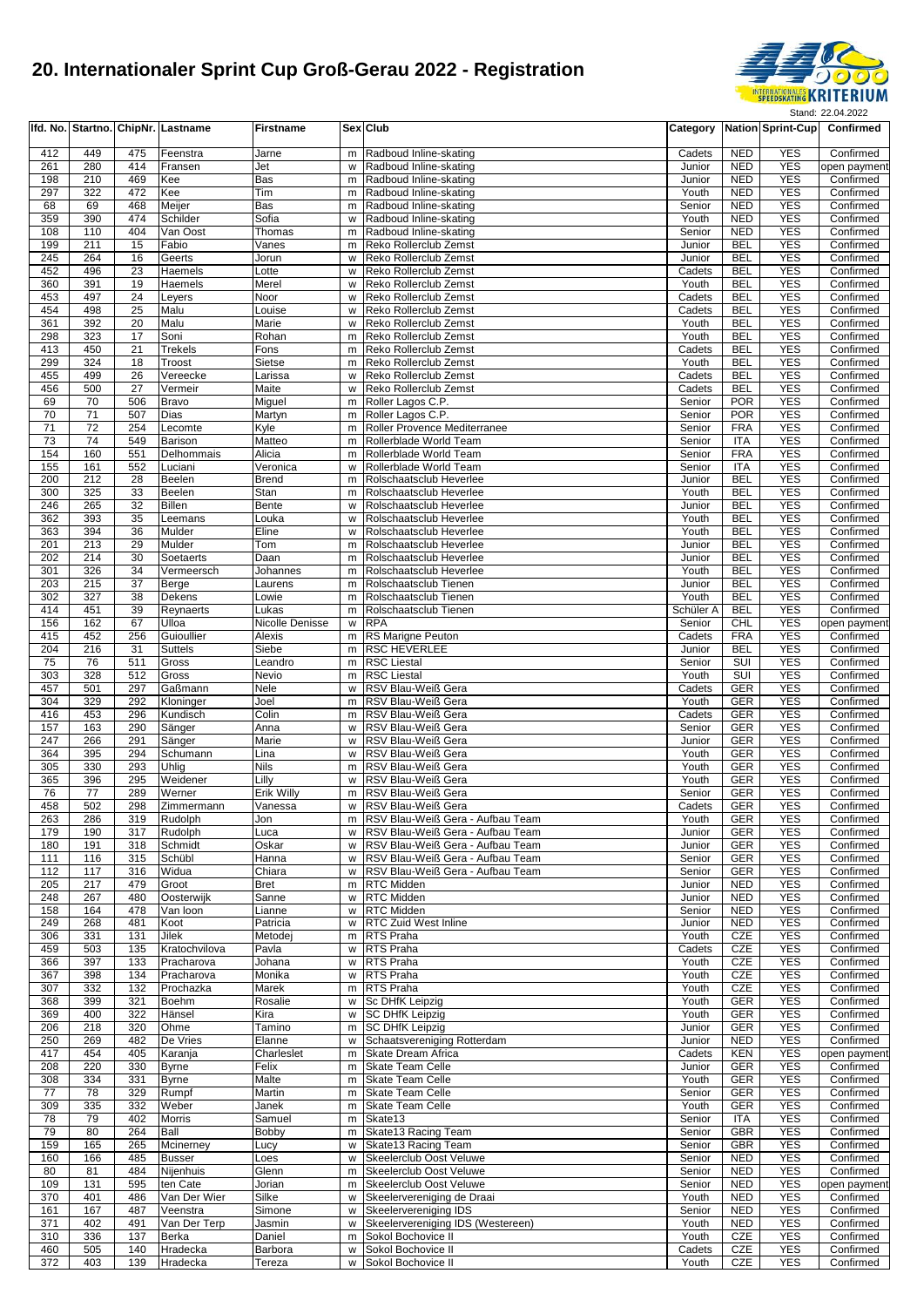

|            |            |            | Ifd. No. Startno. ChipNr. Lastname | <b>Firstname</b>          |        | Sex Club                                                     | Category         |                          | <b>Nation Sprint-Cup</b> | Confirmed                    |
|------------|------------|------------|------------------------------------|---------------------------|--------|--------------------------------------------------------------|------------------|--------------------------|--------------------------|------------------------------|
| 311        | 337        | 138        | Remes                              | Matej                     | m      | Sokol Bochovice II                                           | Youth            | CZE                      | <b>YES</b>               | Confirmed                    |
| 373        | 404        | 333        | Grosche                            | Michelle                  | W      | Speedskate-Club Meißen e.V.                                  | Youth            | <b>GER</b>               | <b>YES</b>               | Confirmed                    |
| 251        | 270        | 334        | Fischer                            | Marie                     | W      | Speedskate-Club Meißen e.vV.                                 | Junior           | <b>GER</b>               | <b>YES</b>               | Confirmed                    |
| 461<br>462 | 506<br>507 | 335<br>336 | Langerfeld<br>Schnee               | Llese<br>Selina           | w<br>w | Speedskate-Club Meißen e.vV.<br>Speedskate-Club Meißen e.vV. | Cadets<br>Cadets | <b>GER</b><br><b>GER</b> | <b>YES</b><br><b>YES</b> | Confirmed<br>Confirmed       |
| 463        | 508        | 338        | <b>Becker</b>                      | Leni                      | W      | Speedskating Arnstadt e.V                                    | Cadets           | <b>GER</b>               | <b>YES</b>               | Confirmed                    |
| 374        | 405        | 337        | Günsch                             | Lina Sara                 | W      | Speedskating Arnstadt e.V                                    | Youth            | <b>GER</b>               | <b>YES</b>               | Confirmed                    |
| 464        | 509        | 339        | Heinz                              | Felicitas-Sophie          | W      | Speedskating Arnstadt e.V                                    | Cadets           | <b>GER</b>               | <b>YES</b>               | Confirmed                    |
| 465        | 510        | 340        | Krüger                             | Amelie                    | w      | Speedskating Arnstadt e.V                                    | Cadets           | <b>GER</b>               | <b>YES</b><br><b>YES</b> | Confirmed                    |
| 466<br>312 | 511<br>338 | 342<br>341 | <b>Bielicki</b><br>Seyfarth        | Frieda<br>Jannes          | W<br>m | Speedskating Leipzig e.V.<br>Speedskating Leipzig e.V.       | Cadets<br>Youth  | <b>GER</b><br><b>GER</b> | <b>YES</b>               | Confirmed<br>Confirmed       |
| 313        | 339        | 345        | Marosi                             | Maurice                   | m      | Speedteam Bodensee                                           | Youth            | <b>GER</b>               | <b>YES</b>               | Confirmed                    |
| 106        | 108        | 407        | Muthiani Ssendege Geofrey          |                           | m      | Sprint Skating Club Kenya                                    | Senior           | <b>KEN</b>               | <b>YES</b>               | open payment                 |
| 107        | 109        | 408        | Mututa Mwanthi                     | Andrew                    | m      | Sprint Skating Club Kenya                                    | Senior           | KEN                      | <b>YES</b>               | open payment                 |
| 467<br>209 | 512<br>221 | 347<br>346 | Güntter<br>Klotz                   | Sofia<br>Marvin           | w<br>m | <b>SSC Heilbronn</b><br>SSC Heilbronn                        | Cadets<br>Junior | <b>GER</b><br>GER        | <b>YES</b><br><b>YES</b> | Confirmed<br>Confirmed       |
| 468        | 513        | 348        | Wittmack                           | Alessia                   | W      | <b>SSC Heilbronn</b>                                         | Cadets           | <b>GER</b>               | <b>YES</b>               | Confirmed                    |
| 210        | 222        | 349        | Baden                              | David                     | m      | SSC Köln 1998 e.V.                                           | Junior           | GER                      | <b>YES</b>               | Confirmed                    |
| 469        | 514        | 351        | Dohmel                             | Aileen                    | W      | SSC Köln 1998 e.V.                                           | Cadets           | <b>GER</b>               | <b>YES</b>               | Confirmed                    |
| 211        | 223        | 350        | Kieser                             | Sebastian                 | m      | SSC Köln 1998 e.V.                                           | Junior           | <b>GER</b>               | <b>YES</b><br><b>YES</b> | Confirmed                    |
| 470<br>418 | 515<br>455 | 11<br>10   | <b>Berczelly</b><br>Krojer         | Anna<br>Daniel            | w<br>m | <b>STU Eisenstadt</b><br><b>STU Eisenstadt</b>               | Cadets<br>Cadets | <b>AUT</b><br><b>AUT</b> | <b>YES</b>               | Confirmed<br>Confirmed       |
| 375        | 406        | 9          | Mezgolits                          | Katharina                 | w      | <b>STU Eisenstadt</b>                                        | Youth            | <b>AUT</b>               | <b>YES</b>               | Confirmed                    |
| 419        | 456        | 354        | <b>Kubik</b>                       | Niklas                    |        | m SV Flaeming-Skate e.V.                                     | Cadets           | <b>GER</b>               | <b>YES</b>               | Confirmed                    |
| 212        | 224        | 353        | <b>Kubik</b>                       | Tim                       |        | m SV Flaeming-Skate e.V.                                     | Junior           | <b>GER</b>               | <b>YES</b>               | Confirmed                    |
| 314<br>315 | 340<br>341 | 492<br>493 | Muhammad<br>Van Deuren             | Asif<br>Cas               | m      | m SVO Oudewater<br>SVO Oudewater                             | Youth<br>Youth   | <b>NED</b><br><b>NED</b> | <b>YES</b><br><b>YES</b> | Confirmed<br>Confirmed       |
| 471        | 516        | 494        | Van Deuren                         | Vita                      | W      | <b>SVO Oudewater</b>                                         | Cadets           | <b>NED</b>               | <b>YES</b>               | Confirmed                    |
| 252        | 271        | 384        | Ress                               | Lolita                    | w      | Szombathelyi Sportiskola                                     | Junior           | <b>HUN</b>               | <b>YES</b>               | open payment                 |
| 376        | 407        | 387        | Roman                              | Fruzsina                  | w      | Szombathelyi Sportiskola                                     | Youth            | <b>HUN</b>               | <b>YES</b>               | open payment                 |
| 213        | 225        | 382        | Sipos                              | Janos                     | m      | Szombathelyi Sportiskola                                     | Junior           | <b>HUN</b>               | <b>YES</b>               | open payment                 |
| 377<br>316 | 408<br>342 | 388<br>386 | Szabo<br>Szelinger                 | Laura<br>Benjamin         | W<br>m | Szombathelyi Sportiskola<br>Szombathelyi Sportiskola         | Youth<br>Youth   | <b>HUN</b><br><b>HUN</b> | <b>YES</b><br><b>YES</b> | open payment<br>open payment |
| 82         | 84         | 554        | Albrecht                           | Simon                     | m      | <b>Takino Germany</b>                                        | Senior           | <b>GER</b>               | <b>YES</b>               | Confirmed                    |
| 83         | 85         | 555        | Pucklitzsch                        | Ron                       | m      | <b>Takino Germany</b>                                        | Senior           | <b>GER</b>               | <b>YES</b>               | Confirmed                    |
| 420        | 457        | 166        | Andersen                           | Noah                      | m      | <b>Talent Team Denmark</b>                                   | Cadets           | <b>DEN</b>               | <b>YES</b>               | Confirmed                    |
| 378        | 409        | 165        | Thomsen                            | Freja                     | W      | <b>Talent Team Denmark</b>                                   | Youth            | <b>DEN</b>               | <b>YES</b>               | Confirmed                    |
| 472<br>473 | 517<br>518 | 167<br>394 | Tornoe<br>Galambos                 | Natalie Wenzella<br>Maria | W<br>w | Talent Team Denmark<br>Tatabanya Team                        | Cadets<br>Cadets | <b>DEN</b><br><b>HUN</b> | <b>YES</b><br><b>YES</b> | Confirmed<br>open payment    |
| 317        | 343        | 390        | Gödöny                             | Norbert                   | m      | Tatabanya Team                                               | Youth            | <b>HUN</b>               | <b>YES</b>               | open payment                 |
| 421        | 458        | 392        | Jonas                              | Daniel                    | m      | Tatabanya Team                                               | Cadets           | <b>HUN</b>               | <b>YES</b>               | open payment                 |
| 474        | 519        | 395        | Kovats                             | Kinga                     | W      | Tatabanya Team                                               | Cadets           | <b>HUN</b>               | <b>YES</b>               | open payment                 |
| 475        | 520        | 396        | Morotz                             | Zsuzsanna                 | W      | Tatabanya Team                                               | Cadets           | <b>HUN</b>               | <b>YES</b>               | open payment                 |
| 379<br>422 | 410<br>459 | 391<br>393 | Palakovics<br>Urbanek              | Fanni<br>Norbert          | W<br>m | Tatabanya Team<br>Tatabanya Team                             | Youth<br>Cadets  | <b>HUN</b><br><b>HUN</b> | <b>YES</b><br><b>YES</b> | open payment<br>open payment |
| 84         | 86         | 556        | Fischer                            | Nils                      | m      | <b>TAX Racing Team</b>                                       | Senior           | <b>GER</b>               | <b>YES</b>               | Confirmed                    |
| 85         | 87         | 557        | Hecht                              | Tobias                    | m      | <b>TAX Racing Team</b>                                       | Senior           | <b>GER</b>               | <b>YES</b>               | Confirmed                    |
| 162        | 168        | 558        | Otto                               | Angelina                  | W      | <b>TAX Racing Team</b>                                       | Senior           | <b>GER</b>               | <b>YES</b>               | Confirmed                    |
| 164<br>86  | 170<br>88  | 496<br>559 | Veenstra<br>Acosta                 | Lotte<br>Camilo           | m<br>m | Team A6.nl<br>Team Arena Geisingen                           | Senior<br>Senior | <b>NED</b><br>COL        | <b>YES</b><br><b>YES</b> | Confirmed<br>Confirmed       |
| 165        | 171        | 563        | Gaiser                             | Larissa                   | W      | Team Arena Geisingen                                         | Senior           | <b>GER</b>               | <b>YES</b>               | Confirmed                    |
| 172        | 178        | 398        | Gardi                              | Dominika                  | W      | Team Arena Geisingen                                         | Senior           | <b>HUN</b>               | YES                      | Confirmed                    |
| 87         | 89         | 560        | Gross                              | Flavio                    | m      | Team Arena Geisingen                                         | Senior           | SUI                      | <b>YES</b>               | Confirmed                    |
| 72         | 73         | 255        | Sivilier                           | Yvan                      | m      | Team Arena Geisingen                                         | Senior           | <b>FRA</b>               | <b>YES</b>               | Confirmed                    |
| 166<br>167 | 172<br>173 | 564<br>565 | Soberanis<br>Stoddard              | Dalia<br>Corinne          | W<br>W | Team Arena Geisingen<br>Team Arena Geisingen                 | Senior<br>Senior | <b>GTM</b><br><b>USA</b> | YES<br><b>YES</b>        | Confirmed<br>Confirmed       |
| 88         | 90         | 561        | Wenger                             | Livio                     | m      | Team Arena Geisingen                                         | Senior           | SUI                      | <b>YES</b>               | Confirmed                    |
| 89         | 91         | 562        | Whyte                              | Josh                      | m      | Team Arena Geisingen                                         | Senior           | <b>NZL</b>               | <b>YES</b>               | Confirmed                    |
| 90         | 92         | 68         | Diaz                               | Camilo                    | m      | Team Chile                                                   | Senior           | CHL                      | <b>YES</b>               | Confirmed                    |
| 91         | 93         | 69         | Ramirez                            | Hugo                      | m      | Team Chile                                                   | Senior           | <b>CHL</b>               | <b>YES</b>               | open payment                 |
| 92<br>93   | 94<br>95   | 70<br>71   | Silva<br>Silva                     | Emanuelle<br>Lucas        | m<br>m | Team Chile<br>Team Chile                                     | Senior<br>Senior | CHL<br>CHL               | <b>YES</b><br><b>YES</b> | open payment<br>open payment |
| 170        | 176        | 74         | Vargas Espinoza                    | Javiera                   | m      | <b>Team Chile</b>                                            | Senior           | CHL                      | <b>YES</b>               | open payment                 |
| 94         | 96         | 172        | Schmidt                            | Stefan Due                | m      | Team District10 MSportsWear                                  | Senior           | <b>DEN</b>               | <b>YES</b>               | Confirmed                    |
| 95         | 97         | 194        | Guzman                             | Jhoan                     | m      | Team Junk                                                    | Senior           | <b>ESP</b>               | <b>YES</b>               | Confirmed                    |
| 380        | 411<br>226 | 406<br>357 | Nilssen                            | Paula Ellen               | W      | Team Kenya<br>Team Redvil Racer / TSG Aufbau Union Dessau    | Youth            | KEN                      | <b>YES</b><br><b>YES</b> | open payment                 |
| 214<br>171 | 177        | 356        | Kampfenkel<br>Petry                | Finn Bjarne<br>Franziska  | m<br>W | Team Redvil Racer / TSG Aufbau Union Dessau                  | Junior<br>Senior | GER<br><b>GER</b>        | <b>YES</b>               | Confirmed<br>Confirmed       |
| 96         | 98         | 400        | Kamble                             | Siddhant                  | m      | Team Solaris                                                 | Senior           | <b>IND</b>               | <b>YES</b>               | Confirmed                    |
| 97         | 99         | 141        | Prokop                             | Michal                    | m      | <b>TEMPISH Heartbeat Inline</b>                              | Senior           | CZE                      | <b>YES</b>               | Confirmed                    |
| 215        | 227        | 257        | Dallerac                           | Raphael                   | m      | THE TEAM / CRE PDL                                           | Junior           | <b>FRA</b>               | <b>YES</b>               | Confirmed                    |
| 318<br>253 | 344<br>272 | 260<br>258 | Gicquel<br><b>Guays Stutz</b>      | Noa<br>Kassandra          | m<br>w | THE TEAM / CRE PDL<br>THE TEAM / CRE PDL                     | Youth<br>Junior  | <b>FRA</b><br><b>FRA</b> | <b>YES</b><br><b>YES</b> | Confirmed<br>Confirmed       |
| 254        | 273        | 259        | Guenand                            | Camille                   | W      | THE TEAM / CRE PDL                                           | Junior           | <b>FRA</b>               | <b>YES</b>               | Confirmed                    |
| 381        | 412        | 262        | Roger                              | Sarah                     | W      | THE TEAM / CRE PDL                                           | Youth            | <b>FRA</b>               | <b>YES</b>               | Confirmed                    |
| 382        | 413        | 263        | Tilagone                           | Lilou                     | W      | THE TEAM / CRE PDL                                           | Youth            | <b>FRA</b>               | <b>YES</b>               | Confirmed                    |
| 319        | 345        | 261        | Vincent                            | Julian                    | m      | THE TEAM / CRE PDL                                           | Youth            | <b>FRA</b>               | <b>YES</b>               | Confirmed                    |
| 173<br>383 | 179<br>414 | 399<br>359 | Hunyadi<br>Czäczine                | Anna Laura<br>Zora Lilly  | w<br>w | Tornado Team<br><b>TSG Aufbau Union Dessau</b>               | Senior<br>Youth  | <b>HUN</b><br>GER        | <b>YES</b><br><b>YES</b> | Confirmed<br>Confirmed       |
| 476        | 521        | 360        | Hildebrandt                        | Inka                      | w      | TSG Aufbau Union Dessau                                      | Cadets           | GER                      | <b>YES</b>               | Confirmed                    |
| 216        | 228        | 358        | Milling                            | Finn                      | m      | <b>TSG Aufbau Union Dessau</b>                               | Junior           | <b>GER</b>               | <b>YES</b>               | Confirmed                    |
| 423        | 460        | 367        | <b>Brehme</b>                      | Eric                      | m      | TSSC Erfurt e.V.                                             | Cadets           | GER                      | <b>YES</b>               | Confirmed                    |
| 384        | 415        | 363        | Elsäßer                            | Clara                     | w      | TSSC Erfurt e.V.                                             | Youth            | <b>GER</b>               | <b>YES</b>               | Confirmed                    |
| 385<br>255 | 416<br>274 | 364<br>362 | Panitz<br>Reyer                    | Collyn Lucyl<br>Sina      | w<br>W | TSSC Erfurt e.V.<br>TSSC Erfurt e.V.                         | Youth<br>Junior  | GER<br>GER               | <b>YES</b><br><b>YES</b> | Confirmed<br>Confirmed       |
| 386        | 417        | 366        | Schaefer                           | Annemarie                 | W      | TSSC Erfurt e.V.                                             | Youth            | <b>GER</b>               | <b>YES</b>               | Confirmed                    |